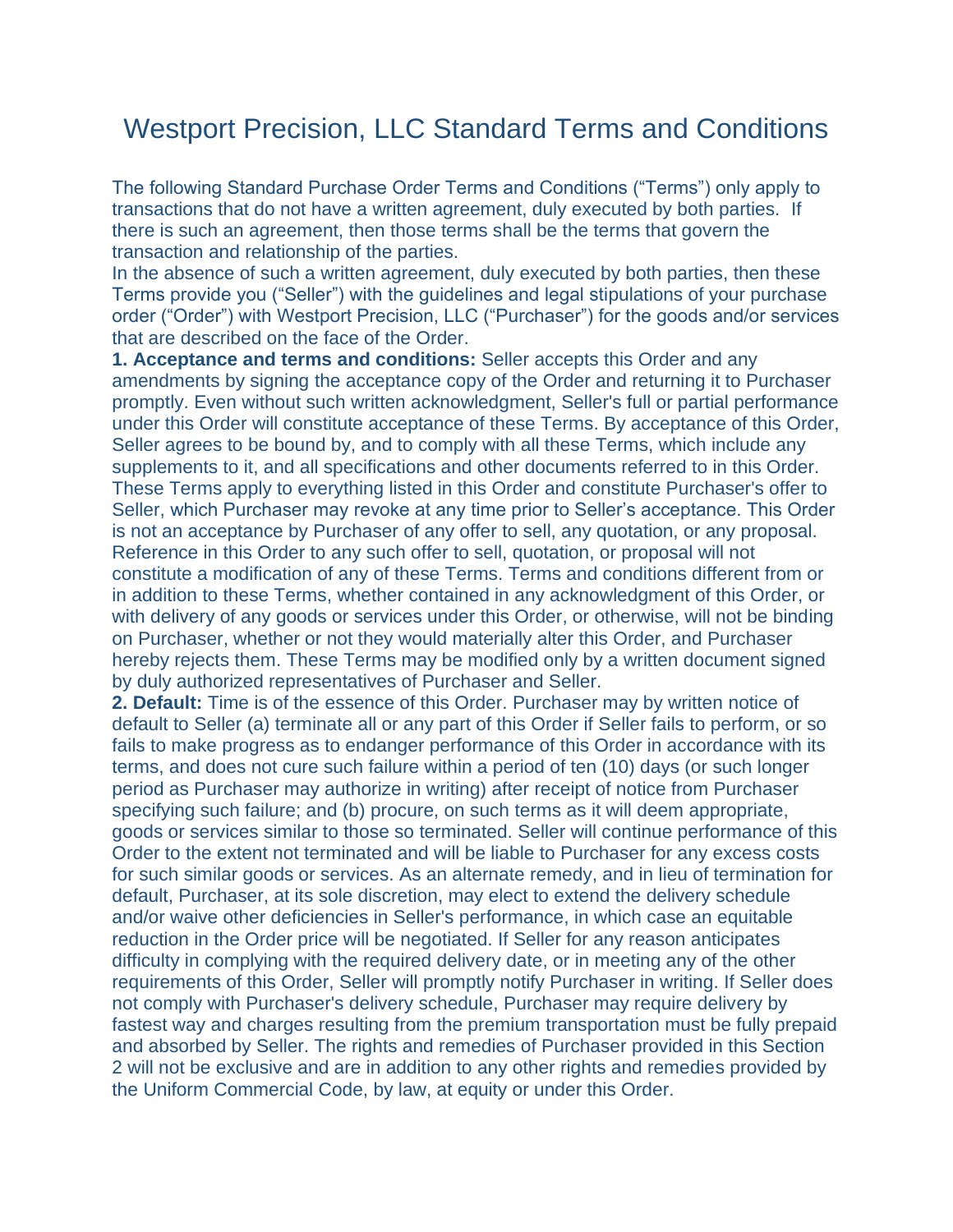**3. Price:** This Order must not be filled at a price higher than shown on the face of the Order. If no price is set forth on the front of the Order, the goods or services will be billed at the price last quoted or at the prevailing market price, whichever is lower, and, in any event, goods and services ordered under this Order will not be billed at a higher price than last quoted or charged without Purchaser's specific written authorization. Purchaser will be entitled at all times to set off any amount owed at any time by Seller or any of its affiliates to Purchaser or any of its affiliates against any amount payable at any time by Purchaser in connection with this Order. No extra charges of any kind will be allowed unless specifically agreed to in writing by the Purchaser. All applicable taxes arising out of transactions contemplated by the Order will be borne by Seller except as otherwise specified by the parties in writing. If Seller reduces its prices for such goods and/or services during the term of this Order, Seller shall correspondingly reduce the prices of goods and/or services sold thereafter to Purchaser under this Order.

## **4. Invoices, payment, and taxes:**

(a) Invoices shall be rendered on completion of services or delivery of goods and shall contain the Purchase Order Number, item number, description of goods or services, quantities, unit prices, date(s) rendered and total purchase price. Each invoice must refer to one, and only one, purchase order.

(b) Payment shall be made on the terms of net 60 days from the date of invoice. Cash discount periods shall be computed from either the date of actual delivery of the goods or the date an acceptable invoice is received, whichever is later. All claims for money due or to become due from Purchaser shall be subject to deduction by Purchaser for any setoff or counterclaim arising out of this or any other of Purchaser's Orders with Seller.

(c) Where Purchaser has provided a tax exempt certificate Purchaser will be treated as a tax exempt entity.. All invoices of Seller to Purchaser shall exclude taxes that are excludable under Purchaser's tax exempt status.

**5. Packaging:** All goods must be packaged in the manner specified by Purchaser and shipped in the manner and by the route and carrier designated by Purchaser. If Purchaser does not specify the manner in which the goods must be packaged, Seller shall package the goods so as to avoid any damage in transit. If Purchaser does not specify the manner of shipment, route, or carrier, Seller shall ship the goods at the lowest possible transportation rates, consistent with Seller's obligation to meet the delivery schedule set forth in this Order.

**6. Inspection:** All goods and services will be subject to inspection and test by Purchaser at all times and places, including the period of manufacture and in any event prior to final acceptance. Final acceptance or rejection of the goods or services will be made as promptly as practical after delivery except as otherwise provided in this Order, but failure to inspect and accept or reject goods or services or failure to detect defects by inspection, will neither relieve Seller from responsibility for such goods or services as are not in accordance with this Order nor impose liabilities on Purchaser for them. Purchaser's payment for the goods shall not constitute its acceptance of the goods. Goods rejected and goods supplied in excess of quantities ordered may be returned to the Seller at Seller's expense. Payment, if any, made for any goods rejected hereunder shall be promptly refunded by Seller. Seller will provide and maintain an inspection and process control system acceptable to Purchaser covering the goods and services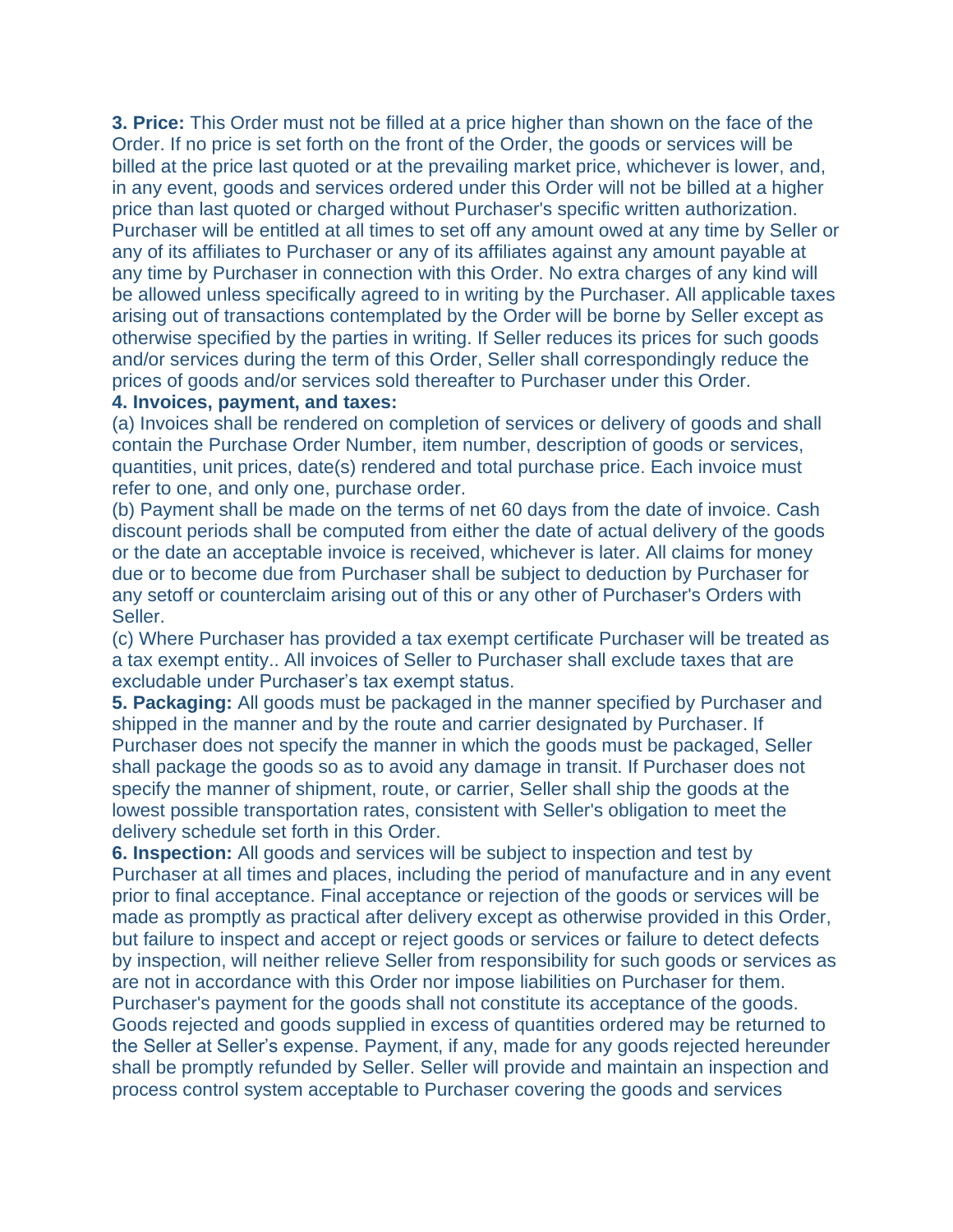ordered. Records of all inspection work by Seller will be kept complete and available to Purchaser during the performance of this Order and for seven (7) years after Seller's completion of this Order. If any of the goods or services are found at any time to be defective in material or workmanship, or otherwise not in conformity with the requirements of this Order, including any applicable drawings and specifications, then Purchaser, in addition to such other rights and remedies it may have by contract or by law or equity, at its sole discretion may reject and return such goods at Seller's expense, require Seller to inspect the goods and remove nonconforming goods and/or require Seller to replace nonconforming goods or services with conforming goods or services. If Seller fails to make the necessary inspection, removal, and replacement in a time and manner satisfactory to Purchaser, Purchaser may at its option inspect and sort the goods; Seller will pay any related costs.

**7. Warranties:** Seller represents and warrants that (a) all goods and services are free of any claim of any nature by any third person and that Seller will convey clear title to Purchaser, (b) all services are performed in a manner acceptable in the industry and in accordance with generally accepted standards, are free from all defects, are fit for the particular purposes for which they are acquired, and are provided in strict accordance with the specifications or other requirements (including performance specifications) approved or adopted by Purchaser, (c) all goods sold will be of merchantable quality, free from all defects in design, workmanship and materials, and fit for the particular purposes for which they are purchased and that the goods and services are provided in strict accordance with the specifications, samples, drawings, designs or other requirements (including performance specifications) approved or adopted by Purchaser, (d) the prices for the goods or services sold to Purchaser under this Order are not less favorable than those currently extended to any other customers for the same or similar goods and/or services in equal or lesser quantities, and (e) Seller shall not act in any fashion or take any action that will render Purchaser liable for a violation of any applicable anti-bribery legislation (including without limitation, the U.S. Foreign Corrupt Practices Act and the U.K. Bribery Act 2010), which prohibits the offering, giving, or promising to offer or give or receiving, directly or indirectly, money or anything of value to any third party to assist it, them or Purchaser in retaining or obtaining business or in procuring the goods or services. Purchaser's inspection, test, acceptance, or use of the goods shall not affect Seller's obligations under these warranties. Seller shall replace or correct, at Purchaser's option and at Seller's cost, defects of any goods not conforming to these warranties. If Seller fails to correct defects in or replace nonconforming goods within ten (10) days from the date the Purchaser notifies Seller of the defect or defects, Purchaser may, on ten (10) days prior written notice to Seller, either (i) make such corrections or replace such goods and charge Seller for all costs incurred by Purchaser, or (ii) revoke its acceptance of the goods in which event Seller shall be obligated to refund the purchase price and make all necessary arrangements, at Seller's cost, for the return of the goods to Seller. All warranties of Seller herein or that are implied by law shall survive any inspection, delivery, acceptance, or payment by Purchaser. Any attempt by Seller to limit, disclaim, or restrict these warranties or any remedies of Purchaser, by acknowledgment or otherwise, in accepting or performing this Order, will be null, void, and ineffective without Purchaser's written consent.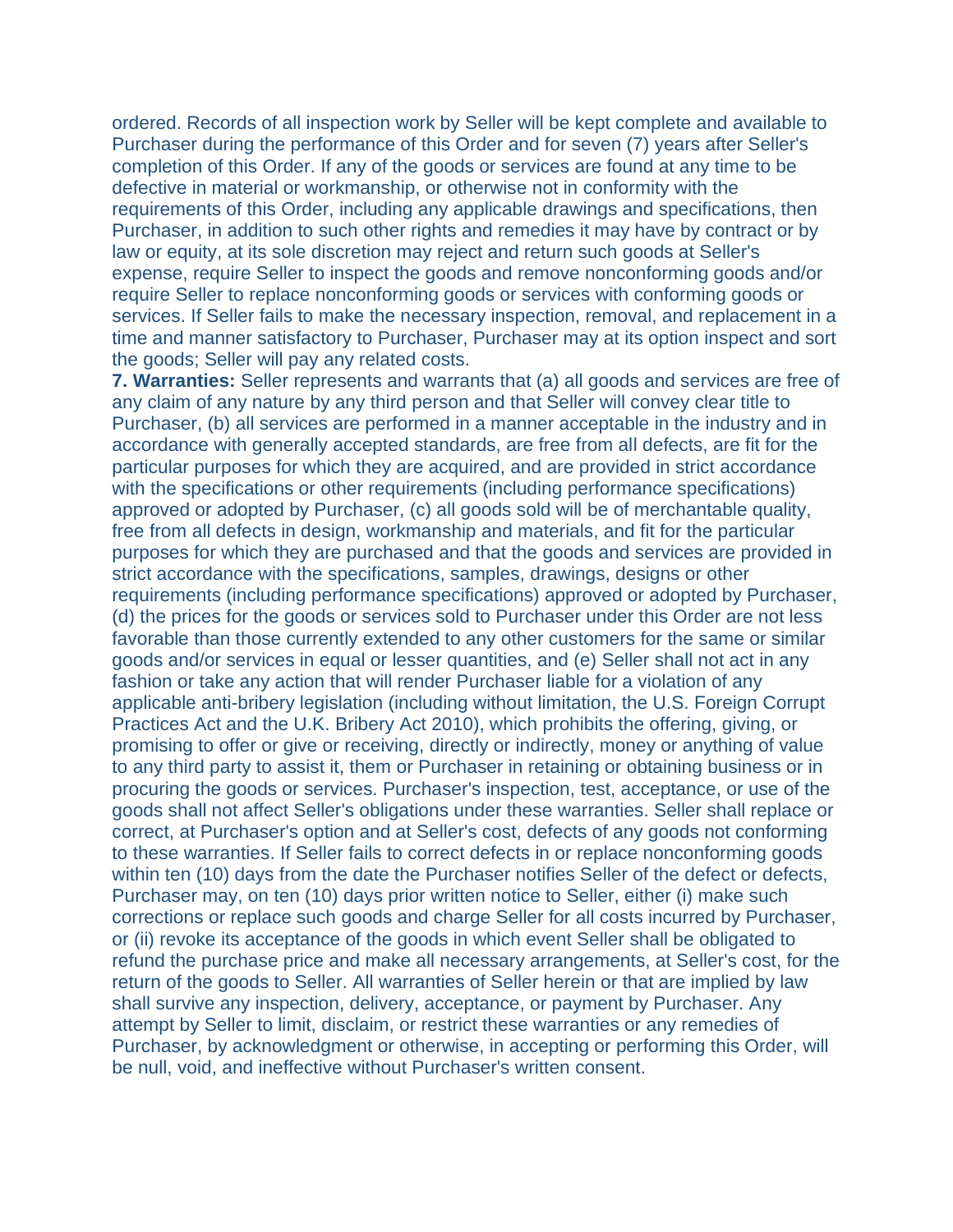**8. Indemnification:** Seller shall indemnify and hold Purchaser and its affiliates harmless and, on Purchaser's request, shall defend each of them from and against any or all third party claims, demands, litigation, or proceedings of whatever kind, whether based upon negligence, breach of express or implied warranty, strict liability, infringement of intellectual property rights, or any other theory, and from and against all direct, indirect, special, exemplary, incidental or consequential damages of every kind whatsoever, arising out of, by reason of, or in any way connected with the goods and/or services, the design, manner of preparation, manufacture, construction, completion, or delivery or non-delivery of any goods and/or services by Seller, any breach by Seller of any of its obligations hereunder, or any other act, omission or negligence of Seller or any of Seller's employees, workers, servants, agents, subcontractors, or suppliers. Seller shall, on request, pay or reimburse Purchaser or any other party entitled to indemnification hereunder for all costs and expenses, including attorneys' fees, as incurred by Purchaser or such other party in connection with any such claim, demand, litigation, proceeding, loss, or damage. In addition, for infringement claims, Seller will, at its own expense and at Purchaser's option, either procure for Purchaser the right to continue using the allegedly infringing item, replace it with a non-infringing equivalent, or remove it and refund the purchase price and the transportation and installation costs thereof.

**9. Limitation of liability: Purchaser's aggregate liability arising from or relating to this order is limited to the amount paid by purchaser for the goods and/or services. To the maximum extent allowable under applicable law, purchaser shall not be liable under this order for any special, incidental, consequential, indirect, or punitive damages including, without limitation, lost revenues even if purchaser has been advised of the possibility of such damages.**

**10. Purchaser's property:** Tangible or intangible property of any nature furnished to Seller by Purchaser or specifically paid for in whole or in part by Purchaser, and any replacements or attachments, are the property of Purchaser and, unless otherwise agreed in writing by Purchaser, will be used by Seller solely to render services or provide goods to Purchaser. Seller will not substitute any property or take any action inconsistent with Purchaser's ownership of such property. While in Seller's custody or control such property will be held at Seller's risk, will be kept insured by Seller at its expense for its replacement cost with loss payable to Purchaser, and will be subject to removal at Purchaser's written request, in which event Seller will prepare such property for shipment and redelivery to Purchaser in the same condition as originally received by Seller, reasonable wear and tear excepted, all at Seller's expense.

**11. Changes:** At all times Purchaser will have the right to make changes to this Order, including changes to drawings, designs, configurations, specifications, quantities, methods of shipment or packing and delivery schedules or location of delivery. If any such changes cause an increase or decrease in the cost of or the time required for the performance of any work under this Order, an equitable adjustment will be made in the contract price or delivery schedule, or both, and this Order will be modified in writing accordingly. Nothing in this Section, including any disagreement with Purchaser as to any claimed adjustment, will excuse Seller from proceeding with this Order as changed. Any claim by the Seller for adjustment under this Section 11 must be in a detailed writing and delivered to Purchaser within five (5) days after the date Seller receives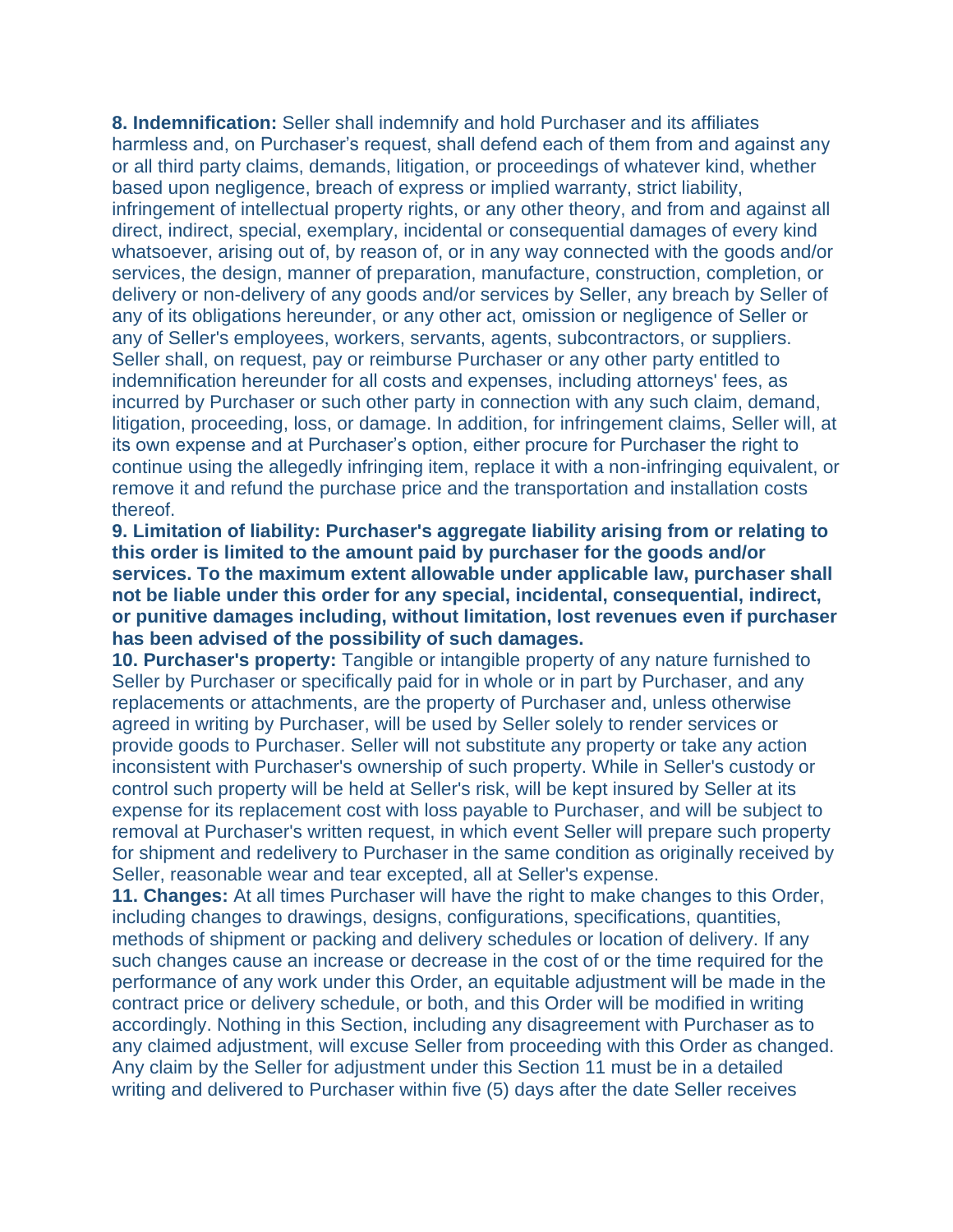notification of change. Any change will be authorized only by a duly executed amendment to this Order. Information, such as technical information or guidance provided to Seller by representatives of Purchaser, will not be construed as a change within the meaning of this Section. If Seller considers that the conduct of any of Purchaser's employees has constituted a change under this Order, Seller will immediately notify Purchaser's Procurement Office, in writing, as to the nature of the change and any proposed adjustment, which will then be subject to this Section 11. **12. Compliance with laws:** Seller represents and warrants that it is in compliance with and all goods and/or services supplied hereunder have been produced or provided in compliance with the applicable provisions of all federal, state, or local laws or ordinances and all related lawful orders, rules and regulations. Seller shall comply with any provisions, representations, or agreements, or contractual clauses required to be included or incorporated by reference or operation of law in any Order. Seller shall be required to obtain and pay for any license, permit, inspection or listing by any public body or certification organization required in connection with the manufacture, performance, completion or delivery of any good and/or service.

**13. Confidential or proprietary information:** Notwithstanding any document marking to the contrary, any knowledge or information that the Seller has disclosed or may later disclose to Purchaser, and which in any way relates to the goods or services covered by this Order will not, unless otherwise specifically agreed to in writing by Purchaser, be deemed to be confidential or proprietary information, and will be acquired by Purchaser, free from any restrictions. Seller will not transmit to Purchaser any sensitive personal information, including, but not limited to, identified health information, financial information, social security numbers, biometrics or other personally identified or identifiable information of like sensitivity. Seller will keep confidential any technical, process, economic, or other information derived from drawings, specifications and other data furnished by Purchaser in connection with this Order (in whatever form or format) and will not divulge, export, or use, directly or indirectly, such information for the benefit of any other party without obtaining Purchaser's prior written consent. Except as required for the efficient performance of this Order, Seller will not use such information or make copies or permit copies to be made of such drawings, specifications, or other data without the prior written consent of Purchaser. If any reproduction is made with prior consent, this notice will be provided. Upon completion or termination of this Order, Seller will promptly return to Purchaser all materials incorporating any such information and any copies, except for one record copy. Seller agrees that no acknowledgment or other information concerning this Order and the goods or services provided will be made public by Seller without the prior written agreement of Purchaser.

**14. Work on purchaser's premises:** If Seller's work under this Order requires Seller to be on the premises of Purchaser or at Purchaser's direction, Seller will take all necessary precautions to prevent any injury to persons or damage to property, including following any rules, procedures or other requirements of Purchaser.

**15. Insurance:** Seller will maintain Comprehensive General Liability (including Contractual Liability coverage insuring the liabilities assumed in these Terms), Automobile Liability and Employers' Liability insurance with limits as reasonably required by Purchaser, as well as appropriate Workers' Compensation insurance as will protect Seller from all claims under any applicable workers' compensation and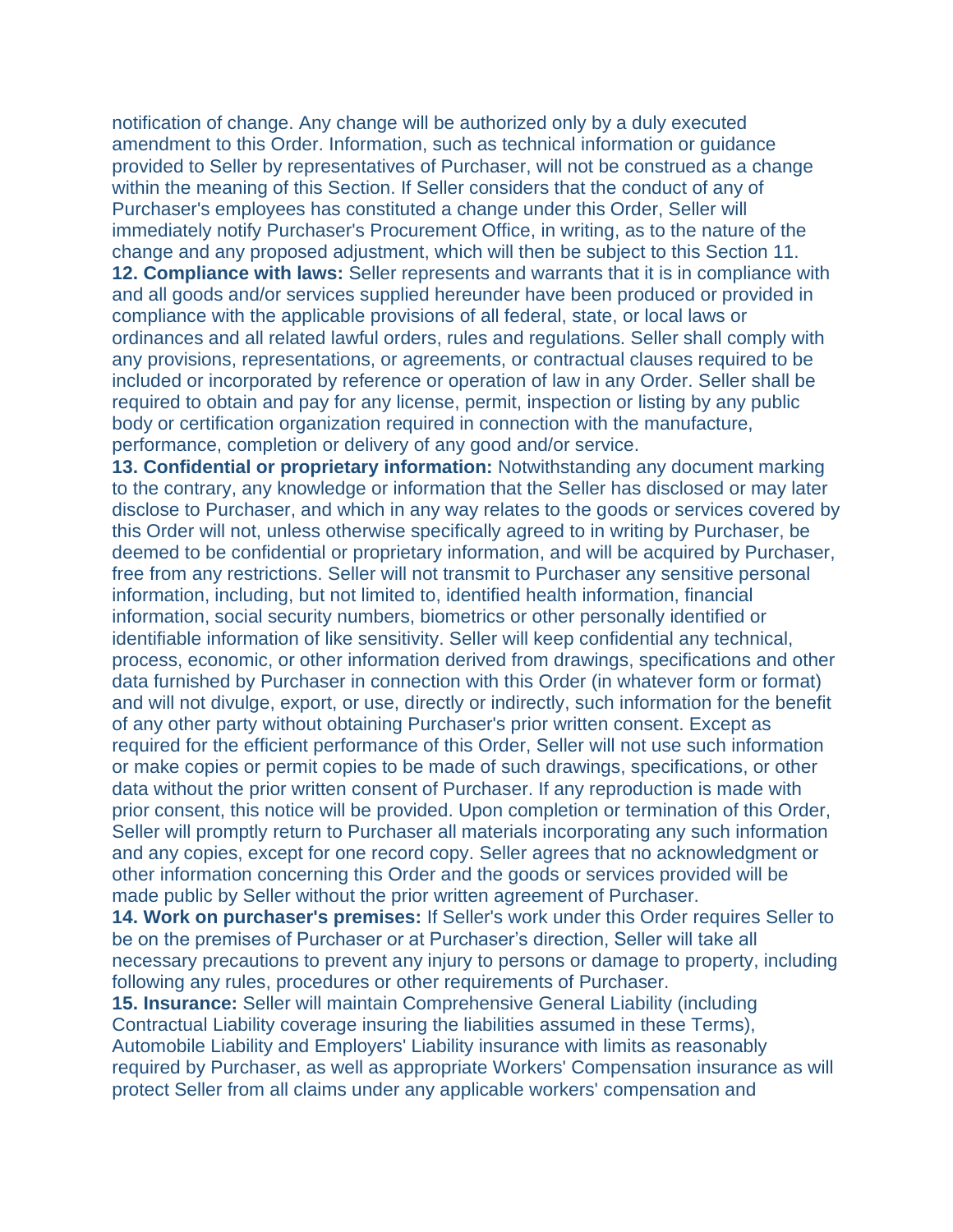occupational disease acts. At Purchaser's request, Seller will furnish to Purchaser a Certificate of Insurance completed by its insurance carrier(s) certifying that the required insurance coverage is in effect, with waiver of subrogation, naming Purchaser as an additional insured, and containing a covenant that such coverage and will not be canceled or materially changed until ten (10) days after prior written notice has been delivered to the Purchaser.

**16. Termination:** Purchaser may terminate all or any part of this Order for convenience at any time by written notice to Seller. Upon such termination, Purchaser's liability will be limited to reasonable termination charges mutually agreed by Seller and Purchaser, provided that Seller must specify any proposed charges in writing within fifteen (15) days after termination. This Order shall terminate automatically, without notice, if Seller becomes insolvent or the subject of any proceeding under the laws relating to bankruptcy or the relief of debtors.

**17. Government contracts:** If this Order bears a government contract number on the face of this Order, Seller shall comply with all pertinent provisions of said government contract and pertinent executive orders and directives to the extent that they apply to the subject matter of this Order and all such pertinent contract provisions, orders and directives are hereby incorporated by reference into this Order. A copy of the government contract's pertinent terms and conditions will be given to Seller on request.

**18. [Equal Employment Opportunity Clause](https://www.lawinsider.com/clause/equal-employment-opportunity-clause)**. When applicable, the SELLER shall abide by the requirements of 41 CFR 60-1.4(a), 60-300.5(a), 60-741.5(a) and Appendix A of Subpart A of 29 CFR 471. These regulations prohibit discrimination against qualified individuals based on their status as protected veterans or individuals with disabilities, and prohibit discrimination against all individuals based on their race, color, religion, sex, or national origin. Moreover, these regulations require that covered prime Contractors and Subcontractors take affirmative action to employ and advance in employment individuals without regard to race, color, religion, sex, national origin, protected veteran status or disability.

## **19. Miscellaneous:**

(a) *Non-assignment*: Assignment of this Order or any interest in it or any payment due or to become due under it, without the written consent of the Purchaser, will be void. An assignment will be deemed to include not only a transfer of this Order or such interest or payment to another party but also a change in control of Seller, whether by transfer of stock or assets, merger, consolidation, or otherwise.

(b) *Transportation*: All the prices are established as F.O.B. Seller and/or Origin Dock, Freight Prepaid, unless otherwise specifically provided on the front of this Order. Title and risk of loss shall not pass to Purchaser until delivery of the goods to the location designated on the face of this Order and acceptance by Purchaser. If Purchaser rightfully rejects the goods, receives a non-conforming tender, or revokes its acceptance, risk of loss and title shall be deemed to have remained with Seller. The responsibility for freight damaged merchandise will be assumed by Seller. No charges for unauthorized transportation will be allowed. Any unauthorized shipment, which will result in excess transportation charges, must be fully prepaid by the Seller. Seller will not declare any value on such materials shipped via United Parcel Service, Rail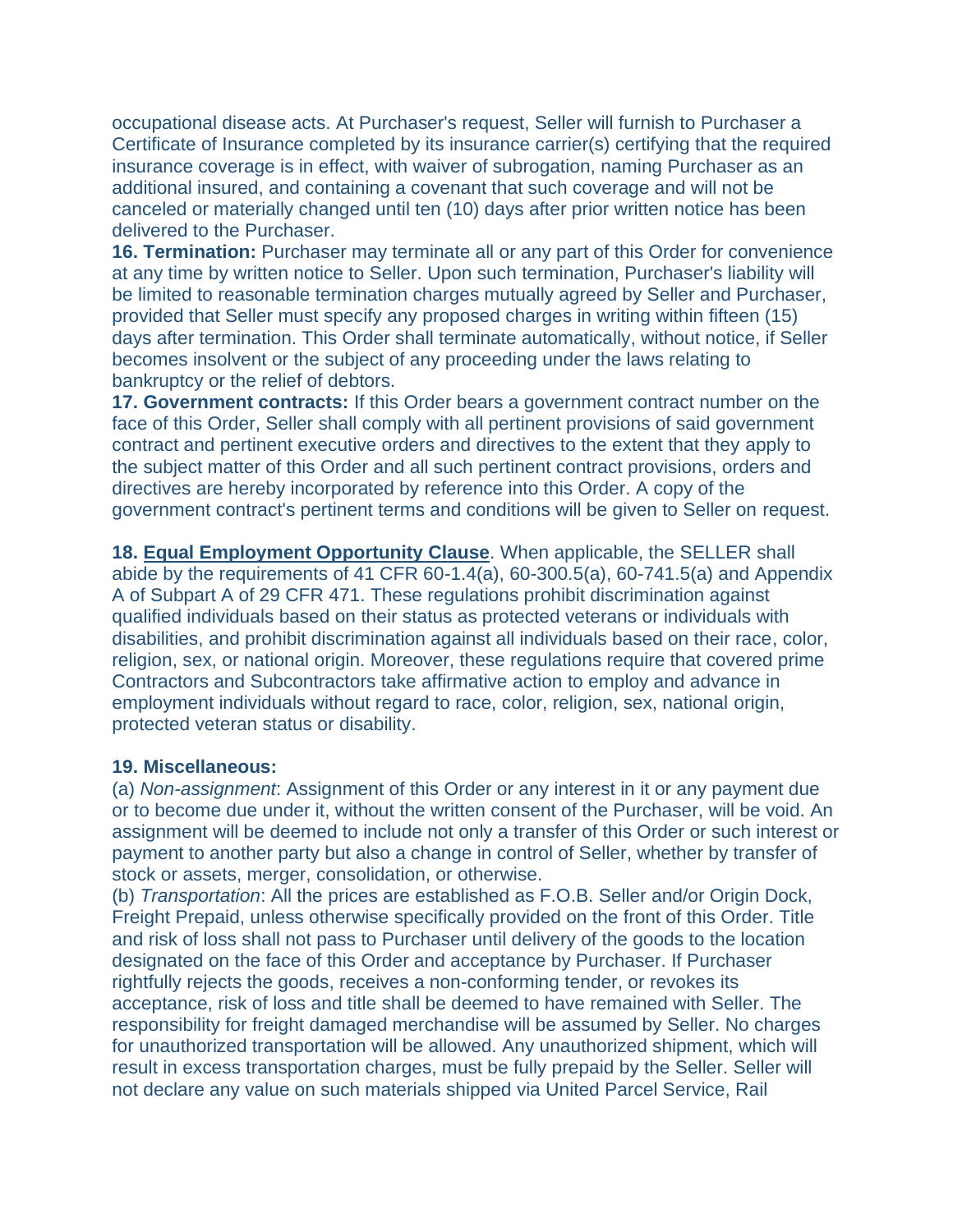Express, Air Express, Air Freight or Parcel Post. Seller will release rail or truck shipments at the lowest released valuation permitted in the governing tariff or classification.

(c) *Anticipation of delivery schedule*: Unless otherwise agreed in writing, Seller will not make material commitments or production arrangements in excess of the amount or in advance of the time necessary to meet Purchaser's delivery schedule. Goods shipped to Purchaser in advance of schedule may be returned to Seller at Seller's expense. (d) S*eller's inventory*: Purchaser will have no obligation to request quotations or place Orders with Seller, both of which will be in Purchaser's sole discretion. Purchaser acting in its sole discretion will determine the actual quantity of goods or services to be purchased. The quantity of goods or services, if any, specified in forecasts supplied by Purchaser from time to time, or otherwise, is an estimate only. Seller bears sole responsibility for managing Seller's raw material, work in process, and inventory, and Purchaser will have no liability with respect thereto (whether upon termination of this Order or otherwise) other than in connection with termination as provided in Section 16. (e) *Force majeure*: Purchaser may delay delivery and/or acceptance occasioned by causes beyond its control.

(f) *Remedies*: Each of the rights and remedies reserved to Purchaser in this Order shall be cumulative and additional to any other remedies provided in law or equity. No delay or failure by Purchaser in the exercise of any right or remedy shall affect any such right or remedy and no action taken or omitted by Purchaser shall be deemed to be a waiver of any such right or remedy.

(g) *Publicity*: Seller will not use Purchaser's name or logo in publicity, advertising, or similar activity, except with Purchaser's prior written consent. Seller will not disclose the existence of this Order or any of its respective terms to any third party without Purchaser's prior written consent.

(h) *Documentation*: It is agreed that all technical documentation and other literature necessary for the proper use of the goods or services will be provided to Purchaser with the goods or services, unless otherwise directed by Purchaser, and its cost is included in the price.

(i) *Governing law*: : This Order, these Terms, and all related transactions, will be interpreted under and governed by the laws of the State of Connecticut in the United States of America without regard to its conflict of law principles.

(j) *Dispute resolution*: Disputes arising under this Agreement will be resolved by the parties through good faith negotiations in the ordinary course of business. Any dispute not so resolved will be submitted for binding arbitration, at the written request of either party, before a single arbitrator in the State of Connecticut. Selection of the arbitrator will be by mutual agreement of the parties. The amount and responsibility for payment of arbitration costs will be one of the issues decided by the arbitrator, whose decision will be in accordance with the terms and conditions of this Agreement. No damages excluded by or in excess of the damage limitations set forth in this Agreement shall be awarded. During any such arbitration, the parties will continue diligent performance of this Agreement. The arbitrator will render a written decision stating reasons therefore in reasonable detail within ninety (90) days after the respondent receives the Commencement Letter. The provisions of this section, and any award issued by an arbitrator, may be enforced by either party in any court of competent jurisdiction.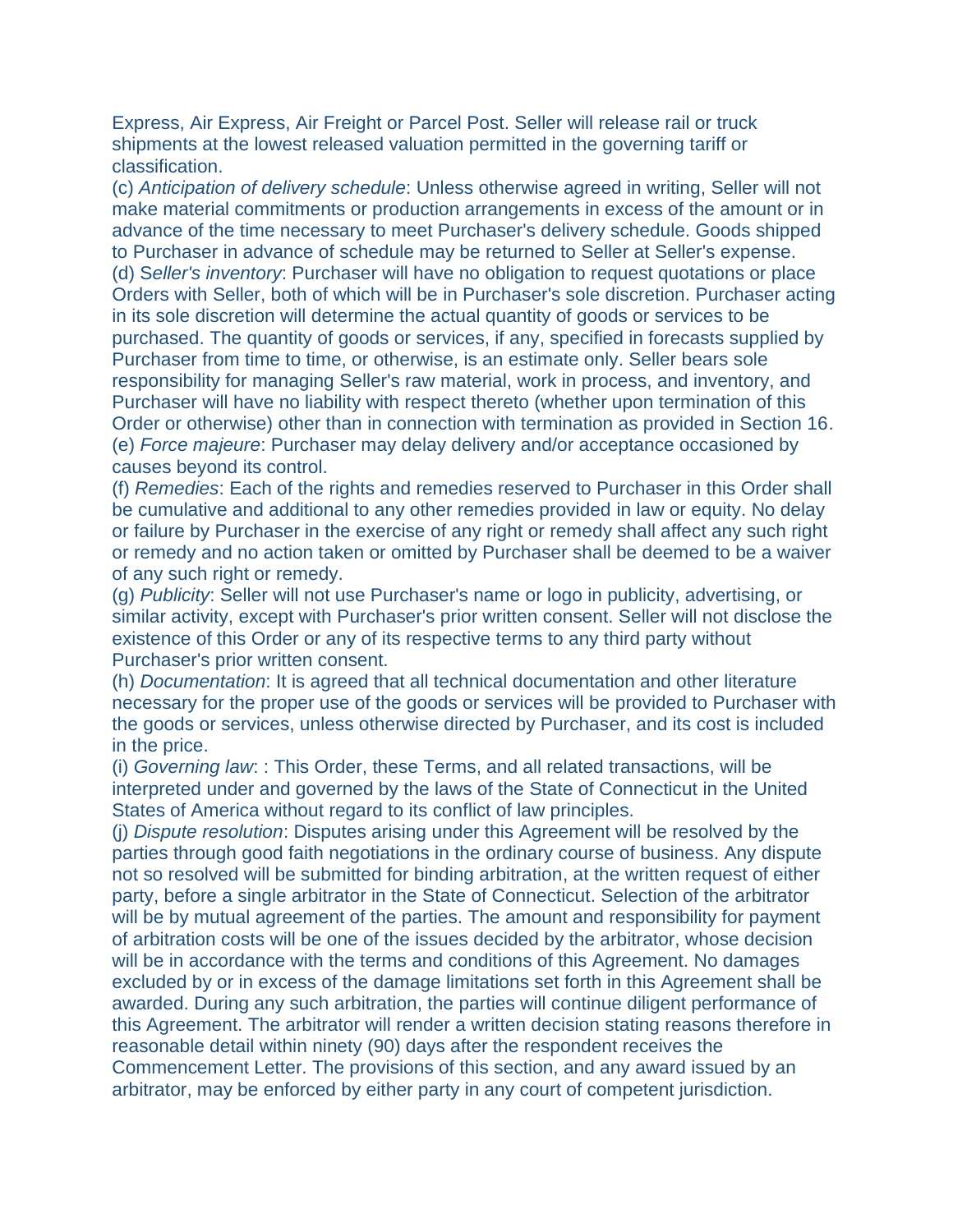Arbitration is the exclusive remedy for disputes arising under this Agreement; the parties hereby waive their rights to bring a lawsuit to resolve a dispute arising under this Agreement.

(k) *Survival*: Seller's obligations under Sections 6, 7, 8, 9, 10, 12, 13, and 18 (f), (i), (j), (k), (l), (o), and (q) will survive any termination of this Order.

(l) *Waiver; modification*: No claim or right arising out of a breach of this Order can be discharged in whole or in part by a waiver or renunciation of the claim or right unless supported by consideration and in a writing signed by the aggrieved party. The failure of Purchaser to enforce at any time or for any period of time any of the provisions hereof will not be construed to be a waiver of such provisions or of the right of Purchaser thereafter to enforce each and every such provision. This Order can be modified or rescinded only by a writing signed by authorized representatives from both parties. (m) *Notices*: All notices, consents, waivers, and other communications required or permitted to be given pursuant to this Order, shall be in writing and shall be deemed to have been delivered either (i) on the delivery date, if personally delivered, or if delivered by confirmed facsimile or e-mail, (ii) one (1) business day after delivery to any national overnight courier directing delivery on the next business day, receipt requested, or (iii) three (3) business days after deposit in the United States mail, registered or certified mail, return receipt requested, with adequate postage affixed thereto. All notices to Purchaser shall be sent to Westport Precision, LLC, 280 Hathaway Dr., Stratford, CT 06615, to the attention of Purchasing, and to Seller at its address as set forth in this Order, or at such other address as either party may designate in writing to the other party.

(n) *Ethics*: Purchaser is committed to conducting its business in an ethical and legal manner. Purchaser's employees are bound to comply with the Westport Precision, LLC's ethical conduct policy, including complying with all laws, disclosing any conflict of interest, and otherwise acting in a manner that places the Westport Precision, LLC's interests above any personal interest. If you would like to make a report regarding possible unethical behavior of a Westport Precision, LLC employee, please contact Westport Precision, LLC's CEO at 203-378-2175. All reports are treated confidentially. We are committed to non-retaliation against any individual who makes a report. (o) *Severability*: If any provision of this Order shall be held or deemed to be or shall, in fact, be illegal, inoperative, or unenforceable, this provision shall not affect any other provision or provisions contained in this Order.

(p) *Paragraph titles*: The paragraph titles are solely for convenience of reference and shall not affect the meaning or construction of any provision of this Order.

(q) *Entire agreement*: Provided that there is no written agreement, duly executed by both parties, applying to the transaction, this Order, with such documents as are expressly incorporated by reference, is intended by the parties as a final expression of their agreement with respect to such terms as are included in it, and is intended also as a complete and exclusive statement of the terms of their agreement. No course of prior dealings between the parties and no usage of the trade will be relevant to determine the meaning of this agreement even though the accepting or acquiescing party has knowledge of the nature of the performance and opportunity for objection.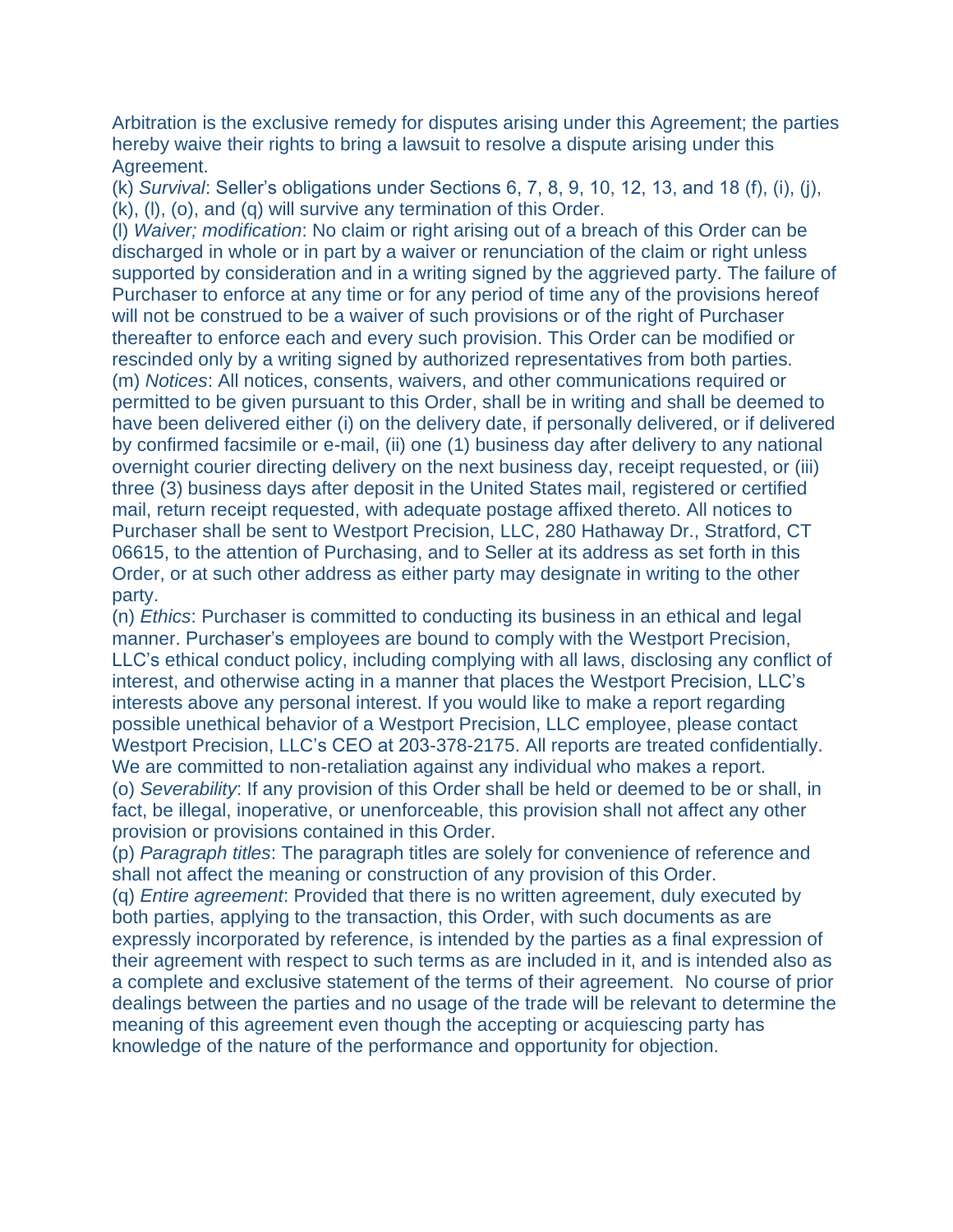## **Additional Terms and Conditions (ISO 9001:2015)**

1. These additional terms and conditions are for items purchased by WESTPORT PRECISION, LLC used in the production of customer product.

2. Supplier shall flow down to sub-tier suppliers the applicable requirements in the purchasing documents.

3. Supplier shall establish and maintain records to provide Objective Quality Evidence of conformity to purchasing requirements and of the effective operation of the supplier's quality management system.

4. Unless stated otherwise in the purchase order, at a minimum, each quality record is to be maintained for at least seven years and properly disposed of after this time period.

5. Records shall be available for review by WESTPORT PRECISION, LLC, its customers and regulatory authorities, as required.

6. Suppliers may be asked to provide their procedures for controlling relevant records to WESTPORT PRECISION, LLC's purchasing for review by the Purchasing Manager.

7. Supplier shall notify WESTPORT PRECISION, LLC of nonconforming product or process prior to delivery and wait for WESTPORT PRECISION, LLC's approval of supplier nonconforming product.

8. Supplier shall maintain Objective Quality Evidence of WESTPORT PRECISION, LLC's approval of supplier nonconforming product. The supplier organization shall take action to determine and eliminate the cause of nonconformities in order to prevent reoccurrence and to provide Objective Quality Evidence to WESTPORT PRECISION, LLC, and/or our customers, assuring them of the quality of delivered goods.

9. If it becomes evident that non-conforming product has been inadvertently released to WESTPORT PRECISION, LLC then WESTPORT PRECISION, LLC requires to be notified within 24 hours of such a discovery.

10. Supplier shall notify WESTPORT PRECISION, LLC of any changes in the product and/or process used in the manufacture of the product, including external providers and manufacturing locations. WESTPORT PRECISION, LLC reserves the right for approval of the product, the parts used, the materials used, the procedures used and the equipment used by the Supplier in fulfilling the Purchase Order requirements.

11. WESTPORT PRECISION, LLC, its customers, and regulatory authorities shall be granted the right of access to all supplier and sub-tier supplier facilities and records involved in fulfilling the Purchase Order requirements.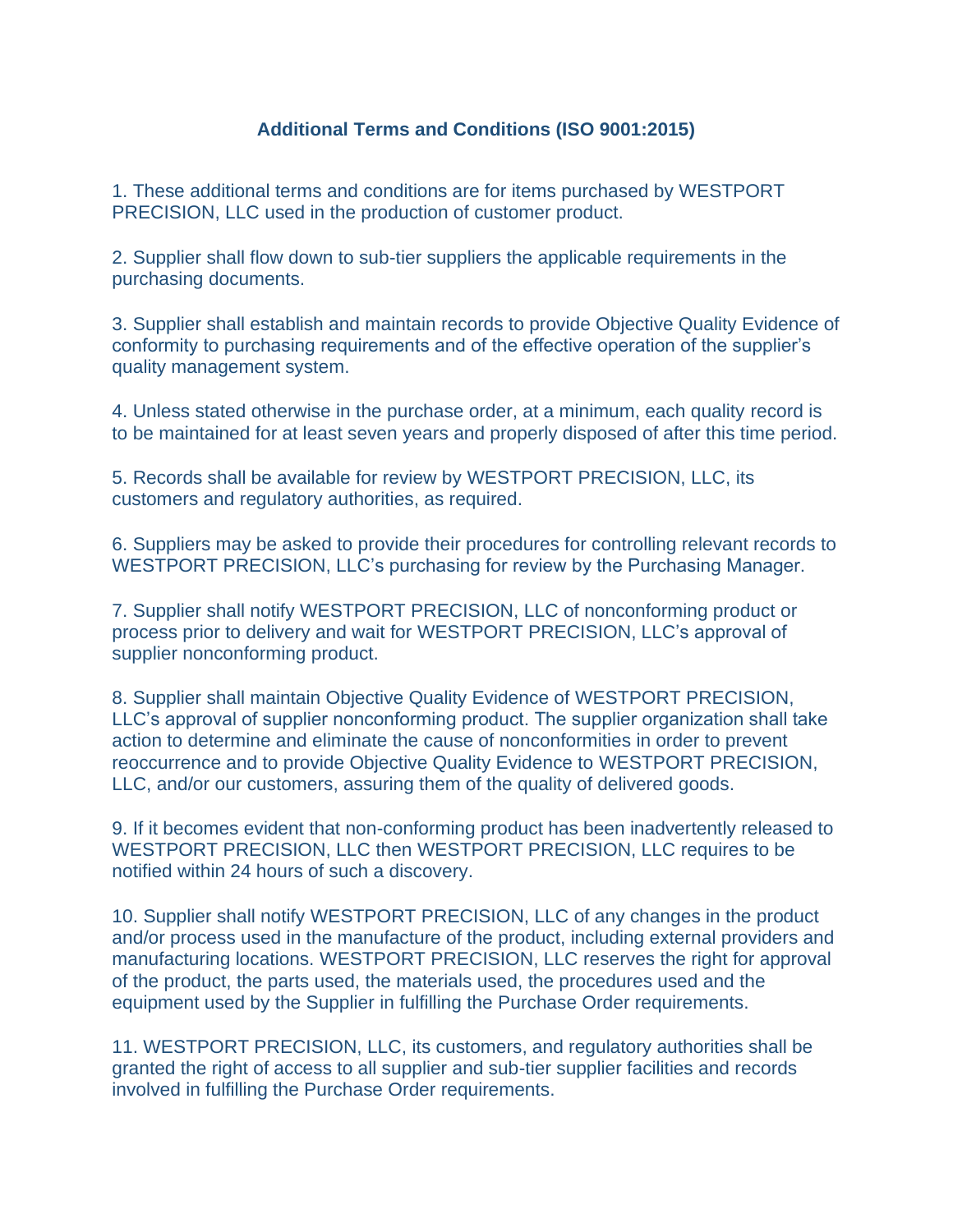12. All items of this purchase order are subject to in-process quality surveillance by WESTPORT PRECISION, LLC and/or its customer.

13. The supplier shall provide reasonable facilities and assistance, including all quality records and related data for contracted goods, upon request.

14. Material certifications and/or inspection/test data must be maintained at Distributor's facility, as applicable, and furnished to WESTPORT PRECISION, LLC upon request.

15. Material to be identified and traceable to manufacturer's part number, lot number, date code for all electronic and electrical parts, raw material, mechanical machined parts, etc.

16. Original Manufacturer's Certificate of Compliance is required with shipment.

17. Distributor's Certificate of compliance must identify the original manufacturer and lot number for traceability. The original manufacturer's Certificate of Compliance must be maintained by the Distributor for a minimum of 7 years and be available upon WESTPORT PRECISION, LLC's request.

27. All requirements stated on the purchase order that are applicable to sub-tier suppliers, shall be flowed down via purchasing documents, including any key characteristics that have been identified.

28. Special process suppliers shall require approval by WESTPORT PRECISION, LLC and their appropriate customer.

29. All quality records (non-electronic) shall be documented in ink or other permanent marking.

30. The following must be requested in writing to the Buyer and approved in writing from WESTPORT PRECISION, LLC prior to incorporation:

 • An anomaly noted in a drawing or specification that could result in a nonconformance.

• Lack of clarity or definition in a drawing or specification.

• A request for an alternate method to a quality system requirement.

31. Standards of Business Ethics and Conduct: This clause shall be flowed to subordinate suppliers at all levels.

 a. Buyer will conduct its business fairly, impartially, and in an ethical and proper manner.

 b. Seller shall conduct its business fairly, impartially, and in an ethical and proper manner.

 c. Supplier shall implement an awareness program to ensure employees understand their